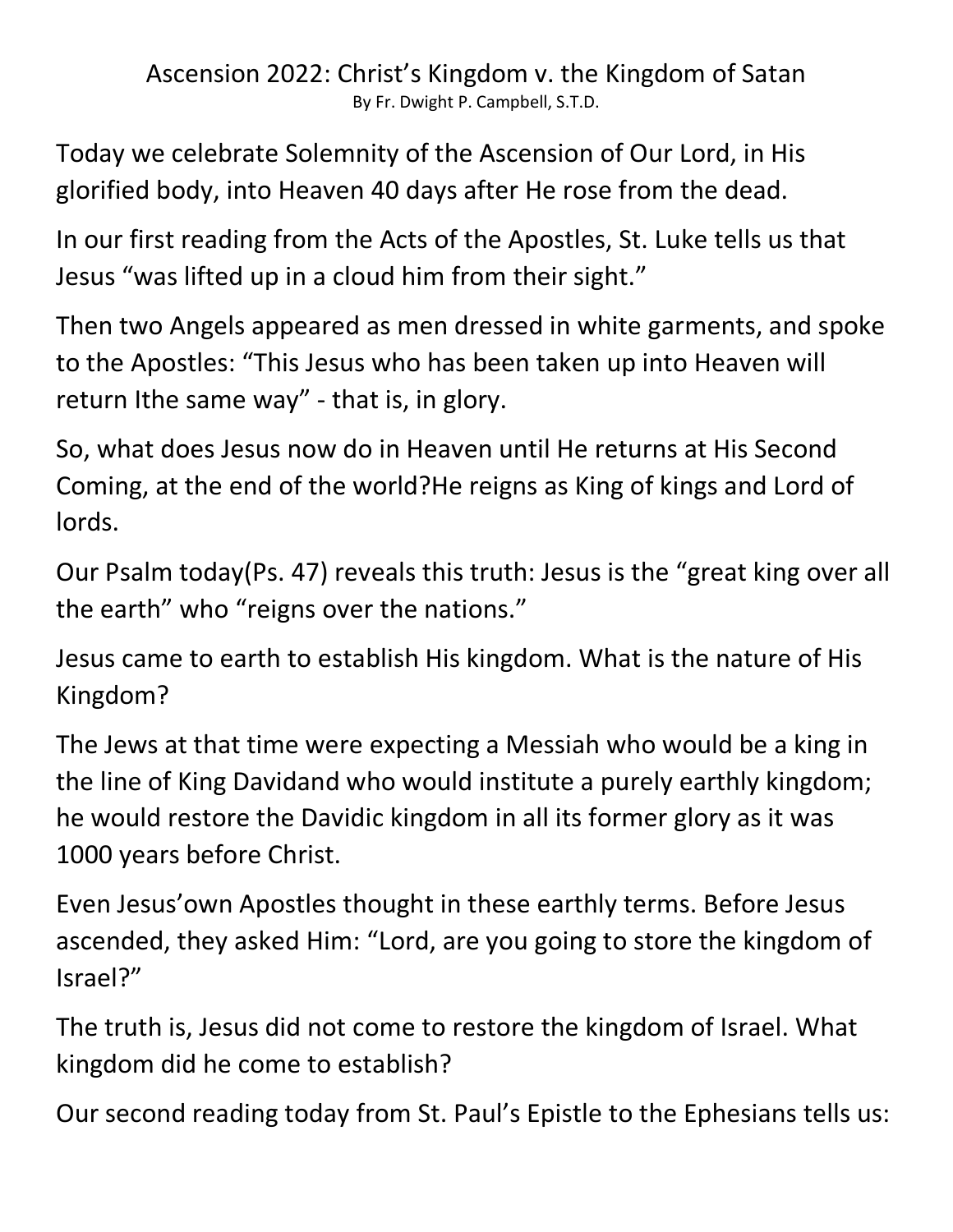God the Father "raised Jesus from the dead and seated him at his right hand in the heavens. He put all things beneath his feet and placed him as head over the church, which is his body."

Here we see revealed that Christ's Kingdom is the Catholic Church, which is His Mystical Body. Christ reigns over the Church as Head, and we – all the baptized – are members of His Body.

Jesus commands us who are members of the Church,His Body, to proclaim the Kingdom.

At his Ascension, as we read in our first reading from Acts, Jesus tells His Apostles: "After the Holy Spirit comes upon you [at Pentecost, which was ten days away] you will be my witnesses to the ends of the earth."

At the end of St. Matthew's Gospel, before Jesus ascends into Heaven, Jesus gives His Apostles what is known as the "Great Commission": "Go and preach to all nations, teaching them all that I have taught you; and baptize them in the Name of the Father and of the Son and of the Holy Spirit."

Jesus came to earth to redeem us and to establish His Kingdom, the Church. Baptism is the way we become members of HisChurch, His Body.

The first words of Jesus after His baptism in the Jordan River by his cousin John are these: "The kingdom of God is at hand; repent and believe in the gospel" (Mk. 1:14-15).

The *Catechism of the Catholic Church*(CCC) no. 541 says: "The Church on earth the seed and the beginning of the kingdom."

The Church, Christ's Mystical Body, will be fully perfected only on the Last Day, when Christ comes again to separate the sheep from the goats.

This leads to another important truth. Who are these goats? And to whose kingdom do they belong?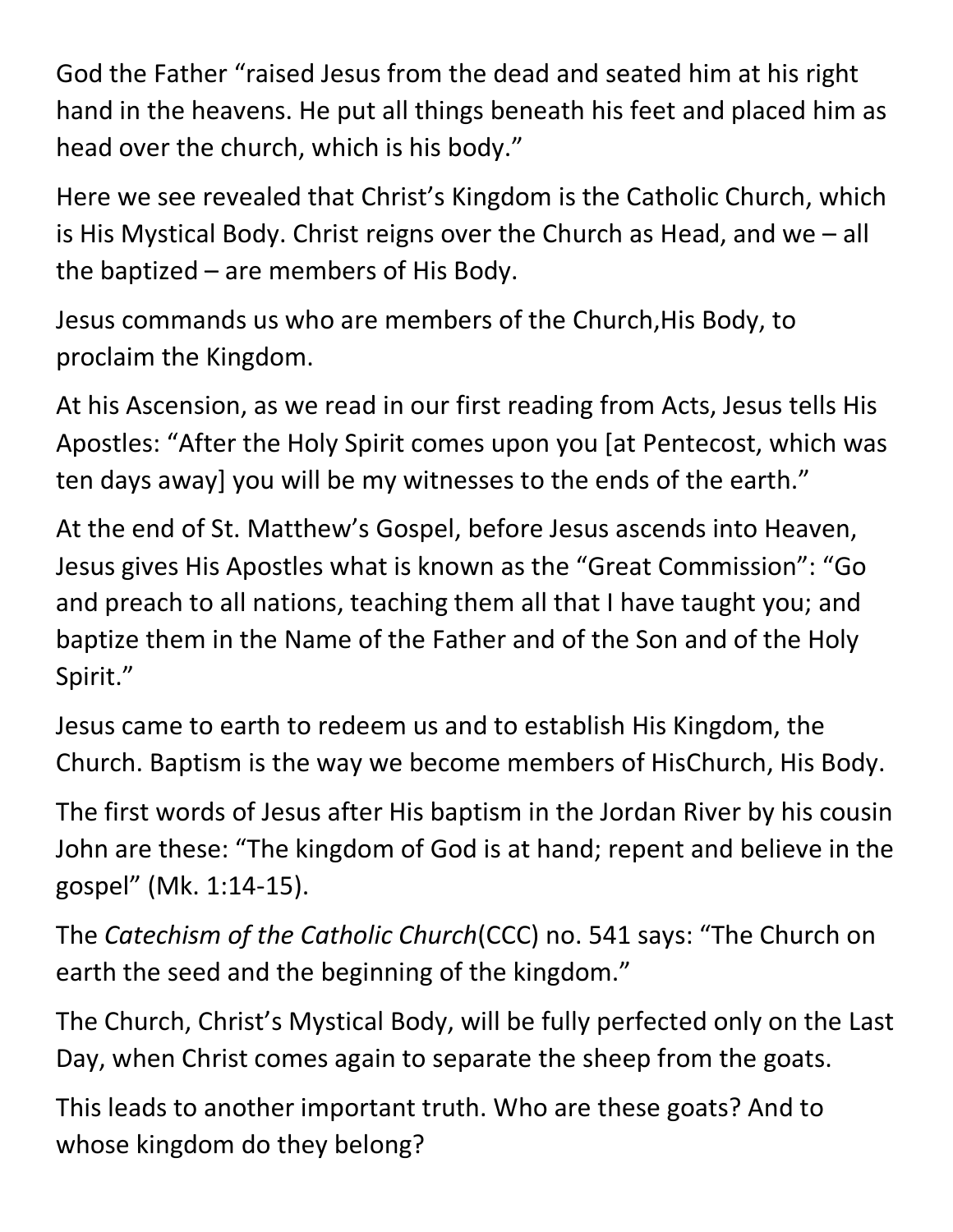Well, just as Jesus has His kingdom, so does Lucifer have his. Just as Jesus has His Mystical Body made up of His members, his followers, so does Lucifer have his members, his followers. This includes all those who cooperate, knowingly or unknowingly, with the Devil in opposing and trying to overthrow Christ's Kingdom; all those who are deceived by the evil one, and are his servants.

Here I'll offer a few examples.

Karl Marx in his writings outlined the atheistic communist system and state. Marx was a Satanist. You can read about all about this in a book, *The Devil and Karl Marx: Communism's Long March of Death, Deception, and Infiltration*, by Paul Kengor, Ph.D., published in 2020.

Marx's follower – like Vladimir Lenin, Joseph Stalin and Mao Zedong – established atheistic communism in Russia and China: godless, totalitarian states.

The present leader of communist China, Xi Jinping, recently ordered that no one under the age of 18 could attend any religious service in that country. He wants to stamp out all religious belief and make his nation a totally secular, atheistic state.

Over a number of decades in the last century, communists murdered hundreds of millions of their own people to bring about their demonic, totalitarian system of government.

Today there are those who promote a new version of a godless, totalitarian state – essentially communist or radically socialist, but with a different face. They call it the "New World Order." The promoters of this New World Order meet yearly at the World Economic Forum, in Davos, Switzerland.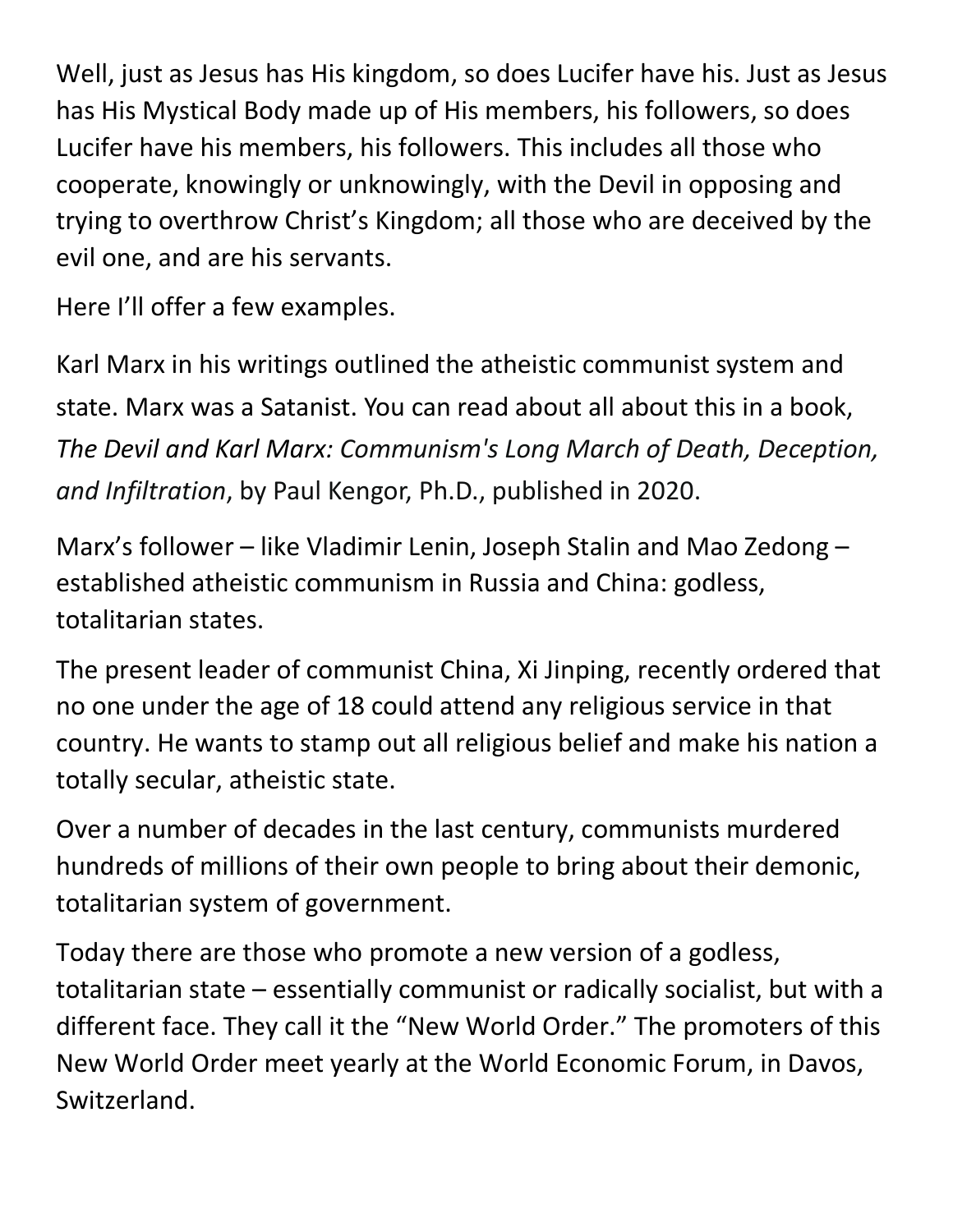One of their leaders is Klaus Schwab, who outlines his diabolical plans in his book, *Covid 19 and the Great Reset*. Schwab is on record saying that in the New World Order, "you'll own nothing, but be happy."

We have those today in government – lawmakers and judges, and those in the media who promote the killing of unborn children under the banner of "choice." These are servants of Satan who, Jesus tells us, "was a murderer from the beginning" (Jn. 8:44).

The U.S. Department of Homeland Security recently released a report stating that pro-abortion advocates plan to burn down the U.S. Supreme Court building and murder justices and their law clerks once *Roe v. Wade* is overturned (which is expected to happen in June – the Supreme Court will likely rule that there is no constitutional right to abortion, and that the decision to permit or ban abortion should be left to the individual states). In other words, "You take away our (claimed) constitutional right to kill innocent babies in the womb, and we will kill you!"

The Friday before last, May 22, 2022, the *Kenosha News* carried a frontpage story of how hundreds of students at our public high schools – Tremper, Bradford, Indian Trail, and others – all connected on social media and walked out of school to stage a protest of the upcoming Supreme Court decision, demanding that the Court not take away the socalled "right" to kill children in the womb.

We must pray for these poor young people.

Then there are those in the television, movie and music industries who promote sexual immorality. They are servants of Satan as well.

The purveyors of pornography – which destroys the minds and hearts of so many, especially men – claim a First Amendment right to peddle their smut.